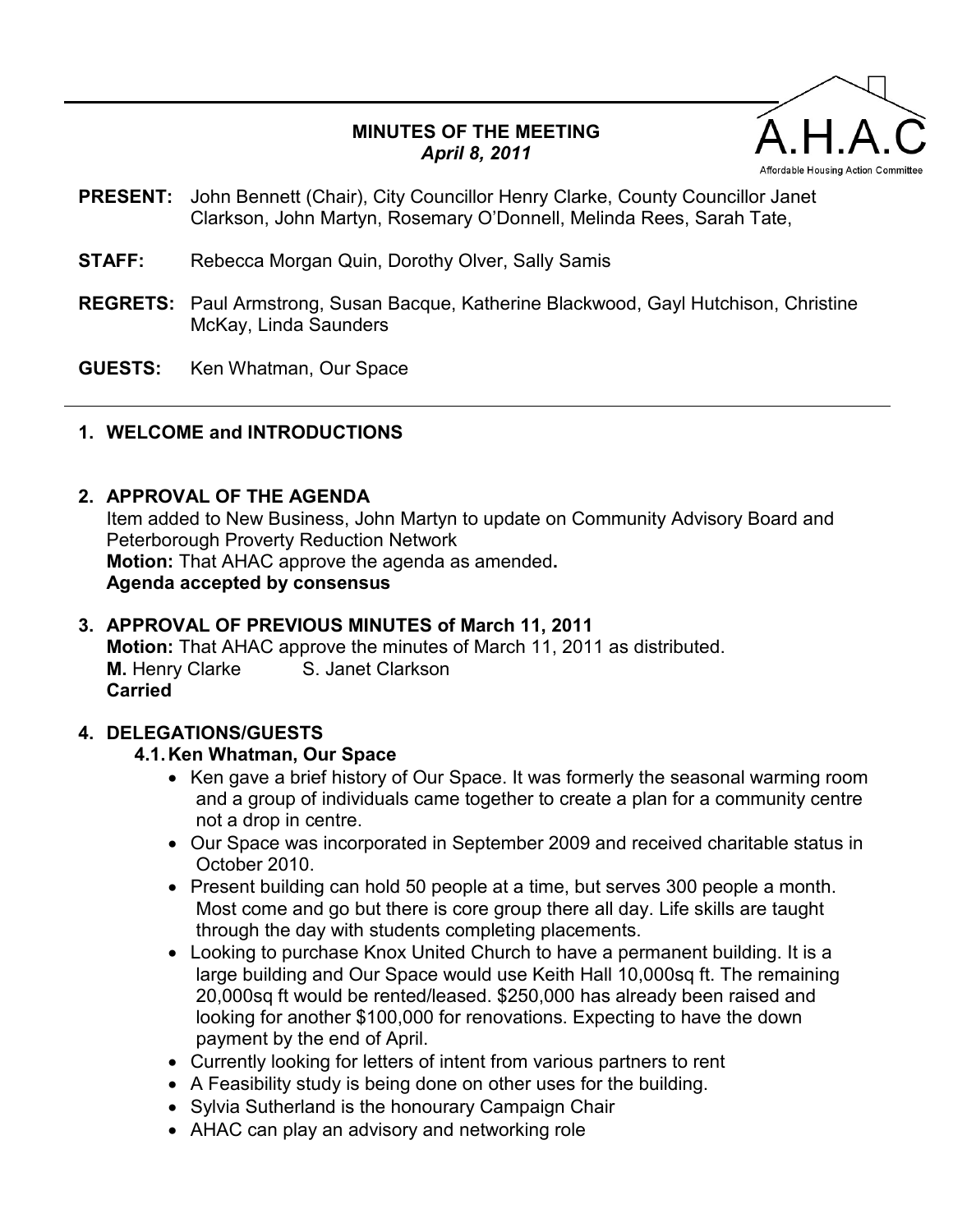## **5. COMMUNITY UPDATES**

- **5.1.** Melinda Rees handed out a flyer for an All Candidates meeting Tues April 19, 2011, Lion's Centre Peterborough. All four parties will be there to address social justice issues.
- **5.2.** John Martyn said the Community Foundation of Greater Peterborough Grants application deadline is April 29<sup>th</sup>.

## **6. BUSINESS ARISING FROM PREVIOUS MEETING**

#### **6.1. Property Standards Working Group RFP**

• Melinda Rees said the working group is to meet.

### **6.2. Short Term Rent Support Program**

- Rebecca Morgan Quin said the program is fully allocated for year two.
- Year one funding saw help to 27 city and 4 county residents and one time help to 62 city and 9 county. 106 unique households have been served to help improve housing affordability.

## **6.3. Housing plans/LTAHStrategy**

Deferred

## **7. REPORT FROM SUB-COMMITTEES**

### **7.1. Community Education~Housing is Fundamental**

- John Martyn reported that research is progressing and that Paul Armstrong was able to uncover stats for the Canadian Mental Health Association needs for this community and similar communities. The data is current from Feb 2011.
	- o Peterborough has the highest proportion of renters paying more than 30% of their income on housing costs in Canada and also the highest paying 50% of income on housing costs.
- John Martyn said the stats on unemployment are at 15% for this Region.

### **7.2. Services**

See 6.1

### **7.3. Supply**

- Sarah Tate reported that the Supply committee had met on April 6 with Susan Bacque in attendance and also held a conference call with CMHC Rep Vivian Chih. Vivian will let the committee know when any seed funding comes through. A business case and needs assessment to be done.
- Looking at the work plan on other supply issues over the next month's meetings

### **8. NEW BUSINESS**

**8.1. Revitalizing the SMART Committee**  Deferred

### **8.2. Election participation for AHAC?**

**Motion:** That AHAC agrees to co-sponsor the upcoming All Candidates meeting on April 19, 2011. **M.** Sarah Tate **S.** Melinda Rees Carried by Consensus